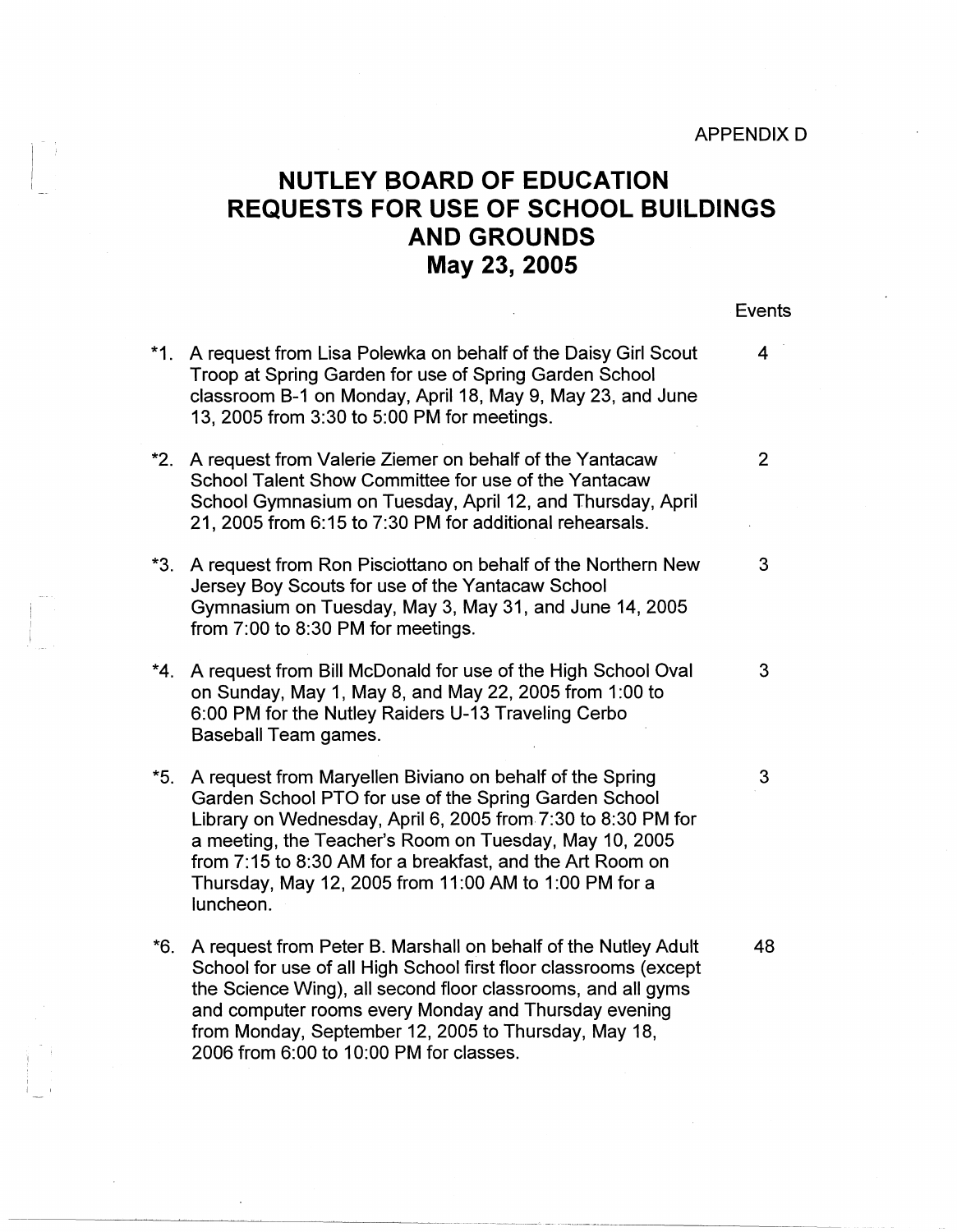|        | *7. A request from Shannon Wolfsperger on behalf of Shining<br>Star Productions for use of the High School Auditorium on<br>Saturday, May 21 and Sunday, May 22, 2005 from 8:00 AM to<br>8:00 PM for a dance competition.       | $\overline{2}$ |
|--------|---------------------------------------------------------------------------------------------------------------------------------------------------------------------------------------------------------------------------------|----------------|
| *8.    | A request from Helen Gialanella on behalf of the Nicole Fund<br>for permission to display a sign on the Washington School<br>Fence from Monday, May 2, 2005 to Sunday, May 15, 2005 to<br>advertise a charity flea market.      | 14             |
| 9.     | A request from Robyn Zeiher on behalf of Girl Scout Troop #<br>1203 for use of the Yantacaw School Auditorium on Thursday,<br>June 9, 2005 from 6:00 to 9:00 PM for a Fly-Up Ceremony.                                          | 1              |
| *10.   | A request from Jackie Keating on behalf of Cub Scout Pack #<br>142 for use of the Spring Garden School Art Room on<br>Wednesday, April 20, Monday, May 9, and Monday, May 23,<br>2005 from 7:00 to 8:30 PM for meetings.        | 3              |
| $*11.$ | A request from Domenick Tibaldo on behalf of Nutley Raiders<br>Baseball for use of the High School Oval on Sunday, May 22,<br>Sunday, June 5, and Sunday, June 12, 2005 from 12 Noon to<br>4:30 PM for baseball games.          | 3              |
| 12.    | A request from Donna Bolcato on behalf of Project Graduation<br>for use of the Franklin Middle School lobby and first floor<br>hallway on Tuesday, April 19, 2005 from 2:00 to 9:00 PM for a<br>bake sale.                      | 1              |
| 13.    | A request from Susan Marrazzo on behalf of Dancesation<br>Dance Studio for use of the High School Auditorium and<br>Locker Rooms on Saturday, May 7, 2005 from 10:00 AM to<br>3:00 PM for a dance rehearsal.                    | 1              |
| 14.    | A request from Frank Penna on behalf of the Nutley Hockey<br>Booster Club for use of the High School Cafeteria on<br>Thursday, May 5, 2005 from 7:30 to 9:00 PM for a meeting.                                                  | 1              |
| *15.   | A request from Valerie Cerami on behalf of the PTO of Lincoln<br>School for the use of the Lincoln School Teacher's Cafeteria<br>every Tuesday from May 17, 2005 to June 14, 2005 from 6:45<br>to 7:45 PM for a knitting class. | 5              |